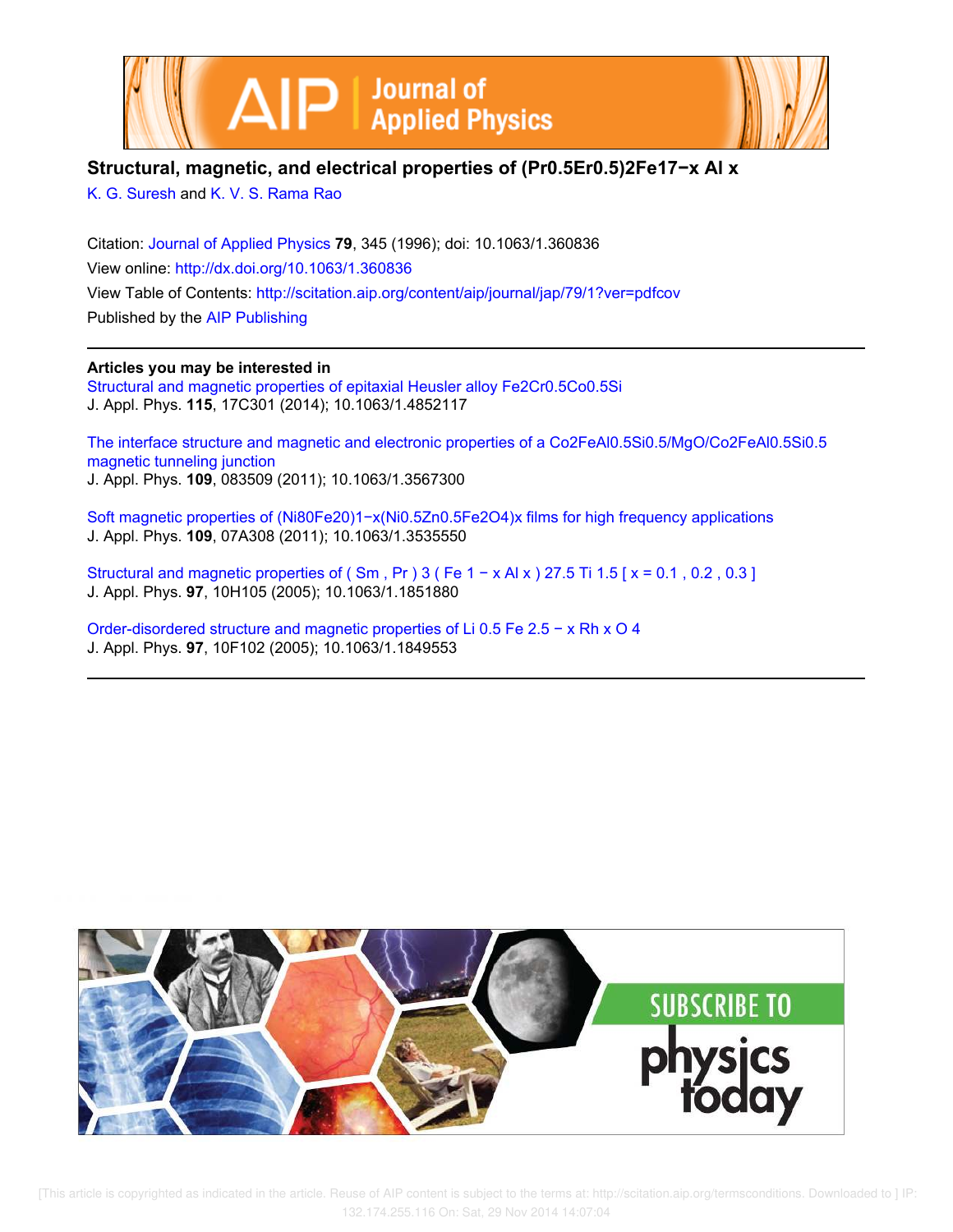# **Structural, magnetic, and electrical properties of (Pr0.5Er0.5)2Fe17**2**xAl<sup>x</sup>**

K. G. Suresh and K. V. S. Rama Rao<sup>a)</sup>

*Magnetism and Magnetic Materials Laboratory, Department of Physics, Indian Institute of Technology, Madras 600 036, India*

(Received 18 January 1995; accepted for publication 9 September 1995)

An x-ray diffraction study of  $(Pr_{0.5}Er_{0.5})_2Fe_{17-x}Al_x$  ( $0 \le x \le 10$ ) shows an expansion of its unit cell with *x*. The crystal structure changes from hexagonal  $Th_2Ni_{17}$  to rhombohedral  $Th_2Zn_{17}$  at  $x=6$ . The magnetic moment decreases by increasing the Al concentration. This effect may be due to the charge transfer from Al to the 3*d* band of Fe. The Curie temperatures are found to increase with Al up to  $x=3$  and then decrease up to  $x=10$ , and the possible underpinning mechanisms are discussed. X-ray diffractograms of the magnetically aligned samples indicate that the easy magnetization directions of the samples with  $x=1,2,3$ , and 4 lie on a cone about the *c* axis. Electrical resistivity measurements show that the residual resistivity increases drastically with the Al concentration. The temperature coefficient of resistivity becomes almost zero for intermediate Al concentrations. © 1995 American Institute of Physics. [S0021-8979(95)05524-3]

### **I. INTRODUCTION**

Iron-rich rare-earth intermetallic compounds of the type  $RE_2Fe_{17}$  (RE=rare earth) have been drawing considerable attention owing to their applications in the field of high energy density permanent magnets. $1-3$  The compounds in this series crystallize either in the rhombohedral  $Th_2Zn_{17}$  or in the hexagonal  $Th_2Ni_{17}$  structure according to whether the rare earth is lighter or heavier. It is of particular interest to note that the  $RE_2Fe_{17}$  compounds are the most iron rich among all the intermetallic compounds. Nevertheless, these compounds by themselves are not suitable candidates for permanent magnets because of their low anisotropy and low Curie temperatures  $(T_C)$ . Interstitial modification of these compounds by carbon and nitrogen could, however, increase the anisotropy and the Curie temperature. $4,5$ 

The Fe sublattice imparts a major contribution to the total anisotropy in these compounds. While the Fe sublattice anisotropy is planar, the rare-earth sublattice anisotropy is axial in the case of Er, Sm, Tm, and Yb, whose  $\alpha_j$  values are positive. The rare-earth sublattice anisotropy is rather small compared with the Fe sublattice anisotropy and therefore, the total anisotropy is planar. The rare-earth sublattice anisotropy in these compounds, however, could be enhanced by interstitial modification with carbon and nitrogen to such an extent that it can exceed the planar anisotropy of the Fe sublattice. This effect has been observed in  $Sm<sub>2</sub>Fe<sub>17</sub>$  at room temperature.<sup>6</sup> In Tm<sub>2</sub>Fe<sub>17</sub> and Er<sub>2</sub>Fe<sub>17</sub>, such an increase in rare-earth sublattice anisotropy is less than that in  $Sm<sub>2</sub>Fe<sub>17</sub>N<sub>x</sub>$ and therefore, the total anisotropy constant is positive at lower temperatures. At higher temperatures, the Fe sublattice anisotropy predominates and the total anisotropy constant changes sign, resulting in a spin reorientation transition. However, as Sm is very expensive, an intense search for compounds containing other rare earths is in progress. It is therefore worthwhile to investigate a pseudobinary compound in which the rare-earth sublattice anisotropy exceeds the Fe sublattice anisotropy.

Structural investigations carried out on several  $RE_2Fe_{17}$ compounds have shown that, in the hexagonal structure, there are two crystallographically inequivalent sites for the rare earth in the unit cell namely, 2*b* and 2*d*. The direction of magnetization is either axial or planar, depending on the type of rare earth and on the site which it occupies. Hence the rare-earth sublattice anisotropy could be strengthened by a proper choice of rare earths, provided that there exists a preferential occupancy of the two sites, rendering the direction of magnetization axial at both sites.<sup>7</sup> With respect to the  $RE<sub>2</sub>Co<sub>17</sub>$  compounds containing Er and Pr, it has been shown<sup>7</sup> that such preferential occupancy exists and that the rare-earth sublattice anisotropy is strengthened.  $166E$ F M $\ddot{\text{O}}$ SSbauer studies carried out on these compounds have also confirmed this preferential occupancy.<sup>8</sup> A similar increase in the anisotropy field has also been reported<sup>7</sup> in  $\text{Tm}_{2-x}\text{Pr}_x\text{Co}_{17}$ . It is therefore reasonable to assume that such an increase in anisotropy occurs in the  $RE_2Fe_{17}$  compounds as well. The lattice parameter variations in  $E_{r_2-x}Pr_xCo_{17}$  have shown that the "*a*" values are more affected than the "*c*" values as *x* is increased.<sup>7</sup> This lends supportive evidence to the concept of preferential occupancy. This follows from the fact that the 2*b* site has close nearest-neighbor distances along the *c* axis and therefore, a Pr ion occupancy at that site would have caused a larger distortion of the *c* axis. Since such an effect is not observed in  $Er_{2-x}Pr_{x}Co_{17}$ , it indicates that the Pr ion occupies the  $2d$  site.<sup>7</sup> Similar variations in the lattice parameters have also been observed<sup>9</sup> in  $(Er_{1-x}Pr_{x})_2Fe_{17}$ . These probably suggest that Er and Pr ions occupy the 2*b* and the 2*d* sites, respectively, and that this could give rise to a net increase in the rare-earth sublattice anisotropy in  $(Er_{1-x}Pr_{x})_2Fe_{17}$ . In addition, Pr, being a light rare earth, couples ferromagnetically with the Fe sublattice magnetic moment, thereby increasing the total magnetization. This, in turn, increases the theoretical energy product, an important parameter as far as a permanent magnet is concerned. It has been established $10$  that Fe sublattice anisotropy could be reduced by replacing Fe with a nonmagnetic element like Al,

a) Author to whom all correspondence should be addressed; Electronic mail: phy2@iitm.ernet.in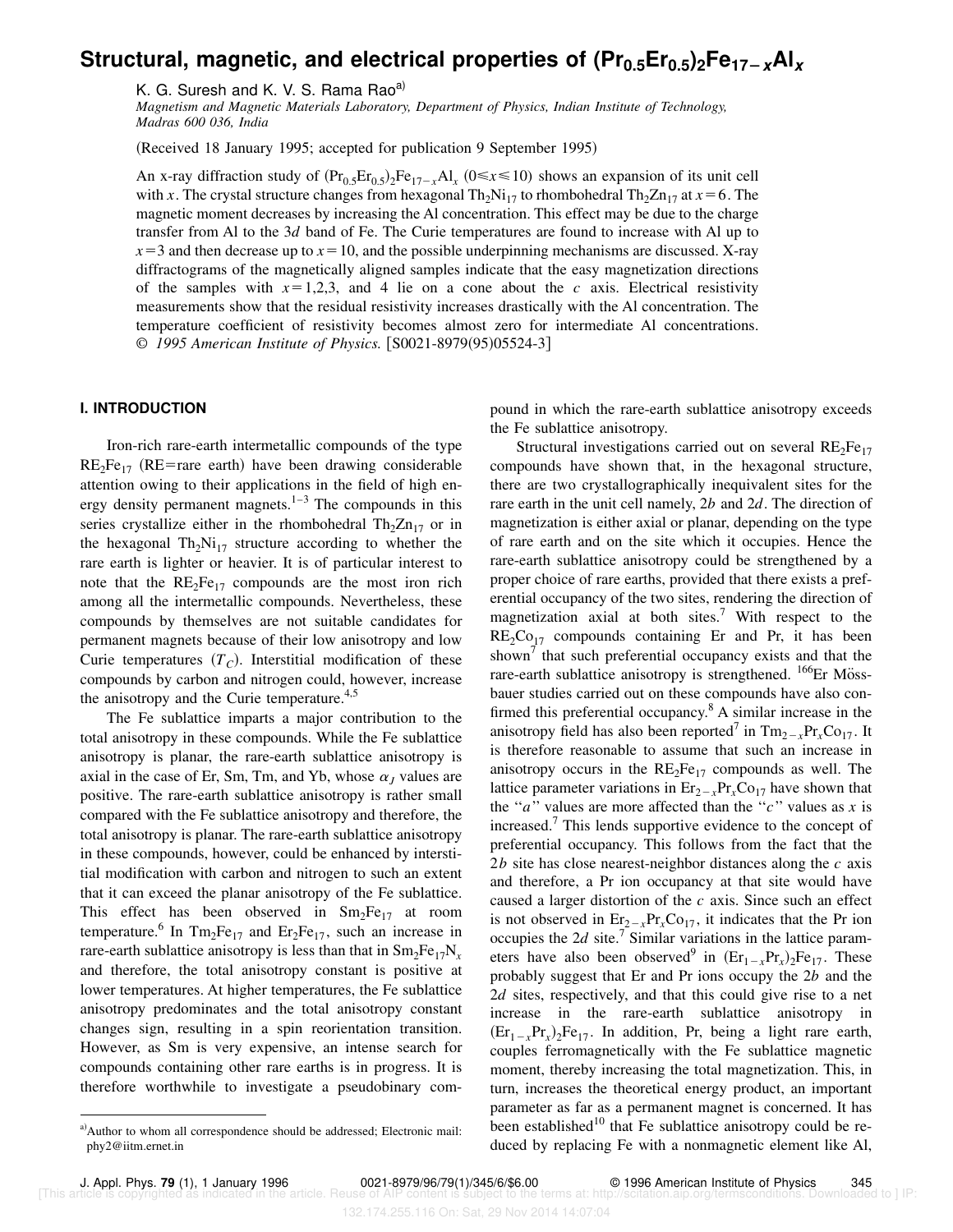with a resultant increase in the total anisotropy. Several reports $11-13$  indicate that Al can replace Fe in a very wide concentration range and that Al increases the Curie temperature considerably. Furthermore, very large values of magnetic hardness have been obtained at cryogenic temperatures, both in powder and bulk samples of  $SmCo<sub>5</sub>$ , by substitution of Al for  $Co<sup>14</sup>$  With the goal of identifying new compounds in this series based on the above-mentioned facts, we have selected a pseudobinary compound  $(\Pr_0, \Pr_0, \frac{1}{2}F_{17})$  and studied the effect of Al substitution on its structural, magnetic, and electrical properties and the results are presented in this article.

#### **II. EXPERIMENTAL DETAILS**

Alloy buttons of all the compounds  $(x=0,1,2,3,4,5,6,8,$ and 10) were prepared by arc melting the constituent elements (Er and Pr of 99.9% purity and Fe and Al of 99.99%) purity) in an argon atmosphere. The ingots were melted several times to ensure homogeneity. The as-cast samples were then wrapped in tantalum foil and annealed in vacuum for 7 days at 900 °C.

Powder x-ray diffractograms using Mo  $K\alpha$  radiation showed that all the compounds have formed in single phase. The lattice parameters were evaluated by least-squares refinement. Magnetization measurements were carried out on magnetically nonaligned samples by means of a PAR 155 vibrating sample magnetometer in the temperature range of 77–600 K up to a maximum field of 1 T. Measurements at low temperatures were performed by continuous flow method using liquid nitrogen. An oven assembly was used for high-temperature measurements. The Curie temperatures of the compounds (up to  $x=6$ ) were calculated from the  $M^2 - T$  plots at a low field of 0.5 kOe. For the compounds with  $x=8$  and 10, the Curie temperatures were determined from the ac magnetic susceptibility measurements using a Sumitomo ac susceptometer.

The easy magnetization directions were identified from the x-ray diffractograms of the magnetically aligned samples. Aligning was done by mixing the samples with epoxy resin and allowing them to harden in a magnetic field of 1 T.

Electrical resistivity measurements were carried out using a four-probe technique. Samples in the form of discs (dimensions: 6 mm diam and 1 mm thickness) were cut from the annealed ingots using a diamond cutter and subsequently polished. These samples were then reannealed at 1000 K for 24 h. For low-temperature measurements, silver paint was used for making contacts. A constant current source delivering a current of 90 mA and a Keithley 181 nanovoltmeter were employed. A closed-cycle helium refrigerator was used to carry out the experiments in the temperature range of 16– 300 K. The sample chamber was filled with helium gas. The temperature was monitored and controlled using a Leybold  $LTC$  60 controller.<sup>15</sup> Pressure contacts were made for hightemperature experiments. At high temperatures also, the sample was kept in helium gas atmosphere. A resistance furnace was used to attain high temperatures and a chromel– alumel thermocouple was employed as the sensor to measure the temperature.



FIG. 1. Variations of ''*a*'' and ''*c*'' lattice parameters with Al concentration in  $(Pr_{0.5}Er_{0.5})_2Fe_{17}-xAl_x$ .

## **III. RESULTS AND DISCUSSION**

The powder x-ray diffractograms show that the compounds with  $x \le 5$  possess the Th<sub>2</sub>Ni<sub>17</sub>-type hexagonal structure, whereas those with  $x \ge 6$  possess the Th<sub>2</sub>Zn<sub>17</sub>-type rhombohedral structure. Figures 1 and 2 show the variations in the lattice parameters and the unit cell volume, respectively, with Al concentration. Since the volume of the rhombohedral unit cell is 3/2 times larger than that of the hexagonal unit cell, we have multiplied the former by a factor of 2/3, so that both of them can be directly compared. It can be seen from Fig. 2 that there is an increase in the unit cell volume with Al concentration. The atomic radius of Al is larger than that of Fe and therefore, replacing Fe with Al would cause an increase in the lattice parameters. There are four crystallographically inequivalent sites for Fe in the unit cell. Neutron diffraction studies<sup>16</sup> recently carried out on the  $Tb_2Fe_{17}-xAl_x$  compounds have shown that Al completely avoids the 9*d* site. In the Al concentration range of 0–6, Al favors the 18*h* site and occupies the 6*c* and 18*f* sites almost randomly. At higher concentrations, these trends change and Al highly favors the 6*c* and 18*f* sites. A similar site occupancy has also been reported<sup>17,18</sup> in the  $Nd_2Fe_{17-x}Al_x$  compounds. In addition, these studies have shown that the Al substitution pattern is rather independent of the rare earth. There is a linear increase in the lattice parameters and the unit cell volume with Al concentration in these compounds. Similar variations have also been observed in



FIG. 2. Unit cell volume as a function of *x* in  $(Pr_{0.5}Er_{0.5})_2Fe_{17}-*x*Al<sub>x</sub>$ .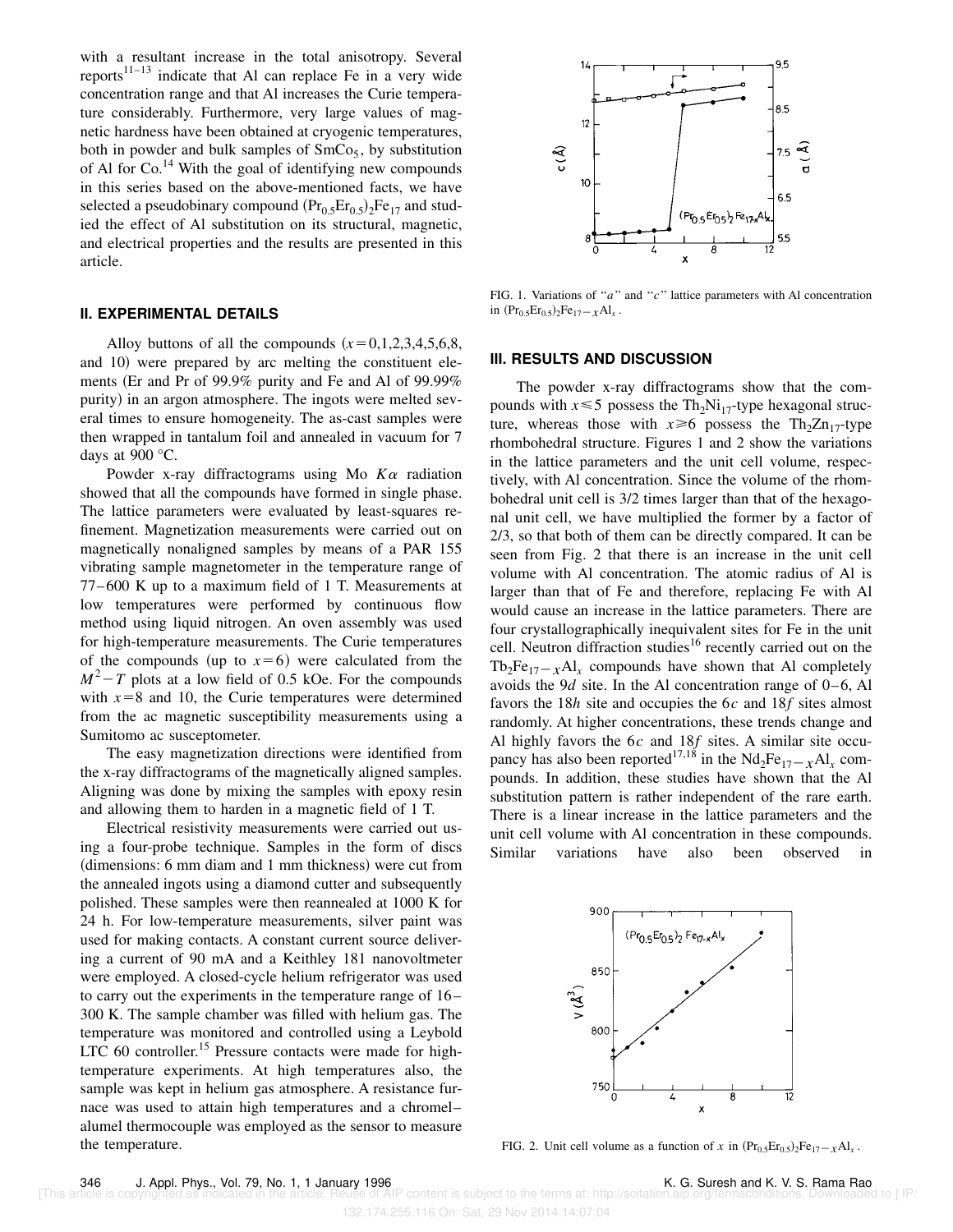

FIG. 3. Magnetization as a function of applied field for various values of *x* in  $(Pr_{0.5}Er_{0.5})_2Fe_{17-x}Al_x$  at 77 K.

 $({\rm Pr}_{0.5}{\rm Er}_{0.5})_2{\rm Fe}_{17-x}{\rm Al}_x$ . Therefore, we can assume that the Al distribution pattern in this series of compounds is identical to those in  $Nd_2Fe_{17-x}Al_x$  and  $Tb_2Fe_{17-x}Al_x$ .

Figure 3 shows the magnetization as a function of applied field for all samples at 77 K. There is a decrease in the magnetization with Al concentration. This could be explained on the basis of the band model, since the 3*d* electrons are itinerant in nature.<sup>19</sup> With the increase in Al concentration, there might be a charge transfer from Al to the 3*d* band of Fe. The spin-up and spin-down density of states are both unfilled for the parent compound. They get progressively filled up and the spin-up subband gets completely filled with the increase in Al concentration. Consequently, the magnetic moment of the 3*d* sublattice decreases, thereby decreasing the total magnetization. A similar reduction in the magnetic moment has also been observed<sup>18,20</sup> in other  $RE_2Fe_{17-x}Al_x$  compounds.

The temperature variations of the magnetization, at a field of 1 T, for all samples are shown in Fig. 4. There is an increase in the Curie temperature from 285 to 435 K, as the Al concentration is increased from 0 to 3. At higher Al con-



FIG. 4. Temperature variation of the magnetization for different values of *x* in  $(Pr_{0.5}Er_{0.5})_2Fe_{17-x}Al_x$  at a field of 1 T.



FIG. 5. Variation of the Curie temperature as a function of *x* in  $(Pr_{0.5}Er_{0.5})_2Fe_{17}-xAl_x$ .

centrations, there is a monotonic decrease in the Curie temperatures. Figure 5 shows the variation in the Curie temperature with Al concentration.

The increase in the Curie temperature in the initial Al concentration range  $(0 \le x \le 3)$  could be attributed to the magnetovolume effect.  $RE_2Fe_{17}$  compounds have been found to exhibit anomalies in thermal expansion, forced volume magnetostriction, pressure dependence of Curie temperature, and magnetic moment. This is because of the presence of the magnetovolume effect in these compounds. $^{21}$  The magnetic state of a material exhibiting magnetovolume effect is dependent on its volume. The increase in the Curie temperatures with Al concentration, in the range  $0 \le x \le 3$ , is a consequence of the increase in the Fe–Fe distance due to lattice expansion.

In  $RE$ –transition metal  $(TM)$  intermetallic compounds, the Curie temperature is determined by the TM–TM and RE–TM exchange interactions. The strength of the RE–TM interaction in the case of different rare earths is proportional to their de Gennes factors,  $(g-1)^2 J(J+1)$ . Since Gd has the highest de Gennes factor among all the rare earths, the RE–TM contribution to the Curie temperature would be a maximum for  $Gd_2Fe_{17}$ . The RE–TM exchange coupling constants  $(J_{RT})$  derived from the analysis of the Mössbauer spectra of  $Dy_2Fe_{17}$  by Gubbens and Buschow<sup>22</sup> as well as from the inelastic neutron scattering experiments carried out on  $Ho_2Fe_{17}$  by Clausen *et al.*<sup>23</sup> have revealed a maximum contribution of 8 K to the Curie temperature of  $Gd_2Fe_{17}$ .<sup>21</sup> Since the present series of compounds contains Pr and Er, the RE–TM contribution would be less than 8 K, the reason being that the de Gennes factors of both Pr and Er are smaller than that of Gd. In  $(Pr_0, Er_0,5)$ <sub>2</sub>Fe<sub>17</sub>, therefore, the RE–TM contribution to the Curie temperature is negligible and the major contribution arises from the TM–TM exchange interaction. In the Al-substituted compounds of  $RE_2Fe_{17}$ , the RE–TM contribution remains unaltered on Al substitution, as shown by Jacobs  $et al.<sup>24</sup>$  who have calculated the RE–Fe exchange coupling constants  $(J_{RT})$  by mean-field analysis. Therefore, it could be assumed that the main contribution to the Curie temperature in all compounds in the present series is due to the Fe–Fe exchange interaction. Dunlap *et al.*<sup>25</sup> also have reported that the Curie tem-

132.174.255.116 On: Sat, 29 Nov 2014 14:07:04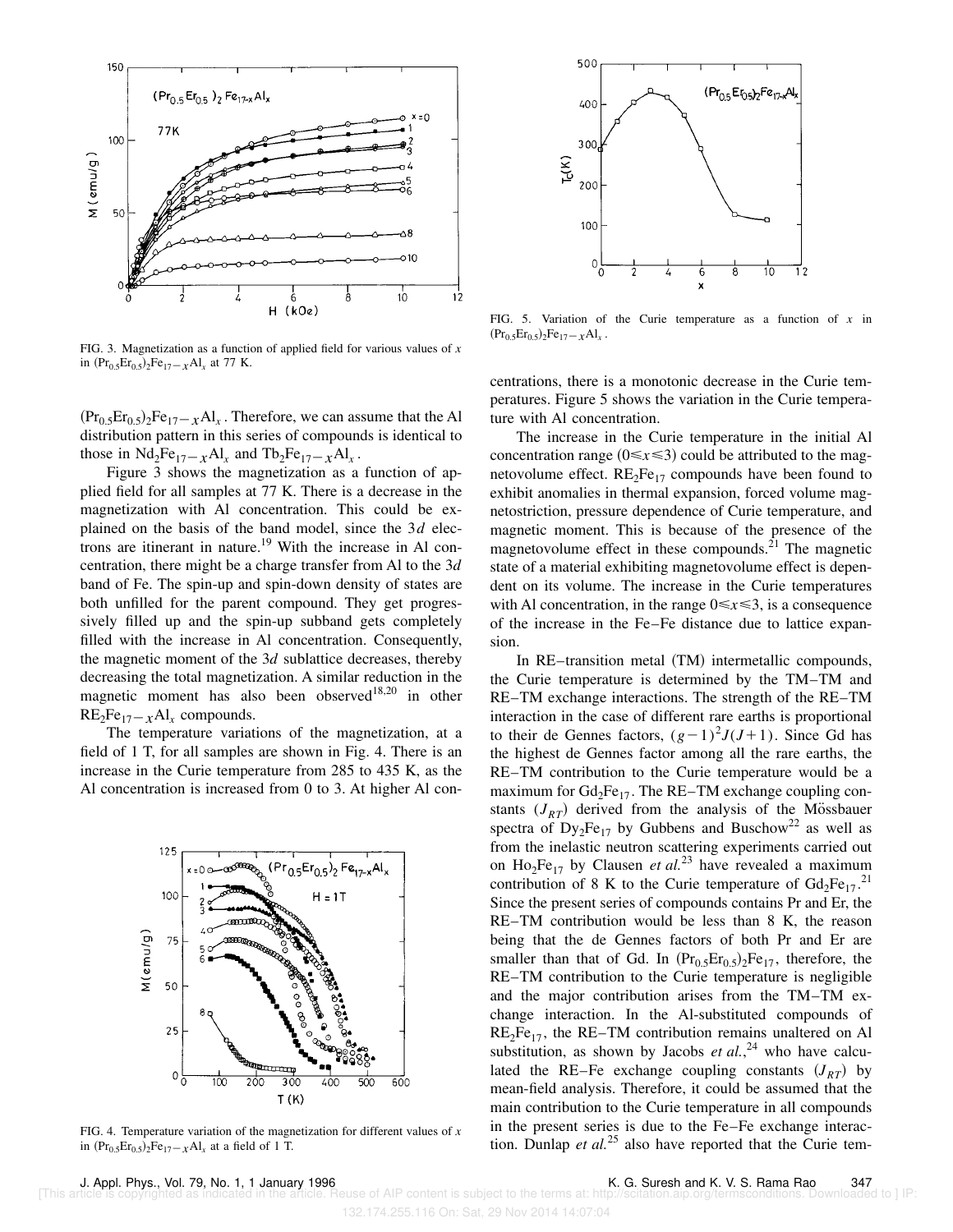perature of the  $RE_2Fe_{17}$  compounds is primarily dependent on the magnitude of  $J_{TT}$  and that both  $J_{RT}$  and  $J_{RR}$  are substantially smaller than  $J_{TT}$  and are relatively independent of interatomic distances. Jacobs  $et al.<sup>24</sup>$  have calculated the Fe–Fe exchange coupling constants of  $Y_2Fe_{17-x}Al_x$  for different Al concentrations and have found that there is an increase in the  $J_{\text{Fe-Fe}}$  values with *x*, in the initial Al concentration range. It has also been shown by Jacobs *et al.* that  $J_{\text{Fe-Fe}}$  is almost independent of the rare earth.<sup>24</sup> These results further confirm our assumption that the increase in the Curie temperature of the  $(Pr_{0.5}Er_{0.5})_2Fe_{17-x}Al_x$  compounds with *x*, in the Al concentration range  $0 \le x \le 3$ , is due to the increase in the  $J_{\text{Fe-Fe}}$  values.

The maximum observed in the  $T_c$  vs  $x$  plot could be explained on the basis of the Friedel model of ferromagnetism.26,27 According to this model, the interaction between two magnetic moments would be strong and ferromagnetic if the distance "*d*" between them is smaller than the distance " $\lambda$ " covered by the main peak of the Friedel oscillations, i.e., if  $\lambda/d > 1$ . In 3*d* compounds, it has been established that the magnetic coupling is governed mainly by the nearest-neighbor interactions and that *d* is proportional to the lattice parameters. Similarly, it could be shown that  $\lambda$  is inversely proportional to the *d* band Fermi wave vector,  $k_F$ (i.e.,  $\lambda \sim 1/k_F$ ). For the 3*d* band in the RE<sub>2</sub>Fe<sub>17</sub> compounds,  $k_F$  is large. Substitution of Al decreases the hole in the 3*d* band and hence, decreases  $k_F$ . This is further accompanied by lattice expansion, which increases the *d* values. Hence the ratio  $\lambda/d$  initially increases, leading to a more stable ferromagnetic phase, resulting in higher Curie temperature. At higher Al concentrations,  $\lambda/d$  decreases because of the large increase in the lattice parameters. This reduction, accompanied by the decrease in the magnetic moment of Fe, reduces the Curie temperature.

The powder x-ray diffractograms of the magnetically aligned samples can give information about the easy magnetization direction.<sup>28–30</sup> The fact that the easy magnetization direction lies in the basal plane could be understood from the strong  $(hk0)$  reflections. In contrast, if it lies along the  $c$ axis, only  $(001)$  reflections would be intense. We have taken the x-ray diffractograms of the aligned samples with  $x=1,2,3$ , and 4. Figure 6 shows the typical diffractogram of the aligned sample  $(x=3)$  along with that of the nonaligned sample. Similar diffractograms are obtained for the samples with  $x=1$ , 2, and 4 as well. Aligning could not be done for the sample with  $x=0$ , since its Curie temperature is slightly lower than room temperature. From Fig. 6, it could be seen that there is a drastic increase in the intensity of the  $(004)$ reflection. However, there also exist strong  $(hk0)$  reflections. In addition, we also observe mixed-index reflections like the  $(112)$  peak with significant intensities. These might suggest<sup>29</sup> that the easy magnetization direction lies on a cone about the *c* axis. Yang *et al.*<sup>31</sup> have reported that, in Er<sub>2</sub>Fe<sub>17</sub>, the easy magnetization direction lies in the basal plane in the whole temperature range up to the Curie temperature. The same behavior has also been reported in  $Pr_2Fe_{17}$ . However, in  $({\rm Pr}_{0.5}{\rm Er}_{0.5})_2{\rm Fe}_{17-x}{\rm Al}_x$ , the easy magnetization direction lies



FIG. 6. Powder x-ray diffractograms of (a) magnetically aligned sample and (b) nonaligned sample with  $x=3$  in  $(Pr_{0.5}Er_{0.5})_2Fe_{17-x}Al_x$ .

on a cone, implying that there is an increase in the total anisotropy. This may be due to the simultaneous increase in the rare-earth sublattice anisotropy on Pr substitution along with a reduction in the planar anisotropy of the Fe sublattice due to Al substitution. A similar increase in the anisotropy has also been reported<sup>20</sup> in  $\text{Sm}_2(\text{Fe}_{1-x}\text{Co}_x)_{17} - y\text{Al}_y$ .

Figure 7 shows the temperature dependence of the electrical resistivity  $(\rho)$  of all samples. All of them show metallic behavior in the temperature range investigated. It could be seen that there is an anomaly observed as a small change in the curvature of the  $\rho$  vs *T* plots at the Curie temperature, for the samples with  $x=0,1,2,$ and 3. However, for higher Al concentrations, this anomaly is not observed. The absence of any pronounced anomaly at the Curie temperature might be due to the fact that the spin disorder resistivity does not decrease when the sample is cooled below its Curie temperature. A similar behavior has also been observed in the case of  $RE_6$ (Fe,Mn)<sub>23</sub> compounds.<sup>32</sup> These compounds are considered to possess complex magnetic structures and this could be the reason for such a behavior. This is in sharp contrast with the results of the resistivity studies carried out on Laves phase compounds, where a pronounced anomaly is obtained at the Curie temperature. $33-35$  In the present case, there is a drastic increase in the resistivity with Al concentration. This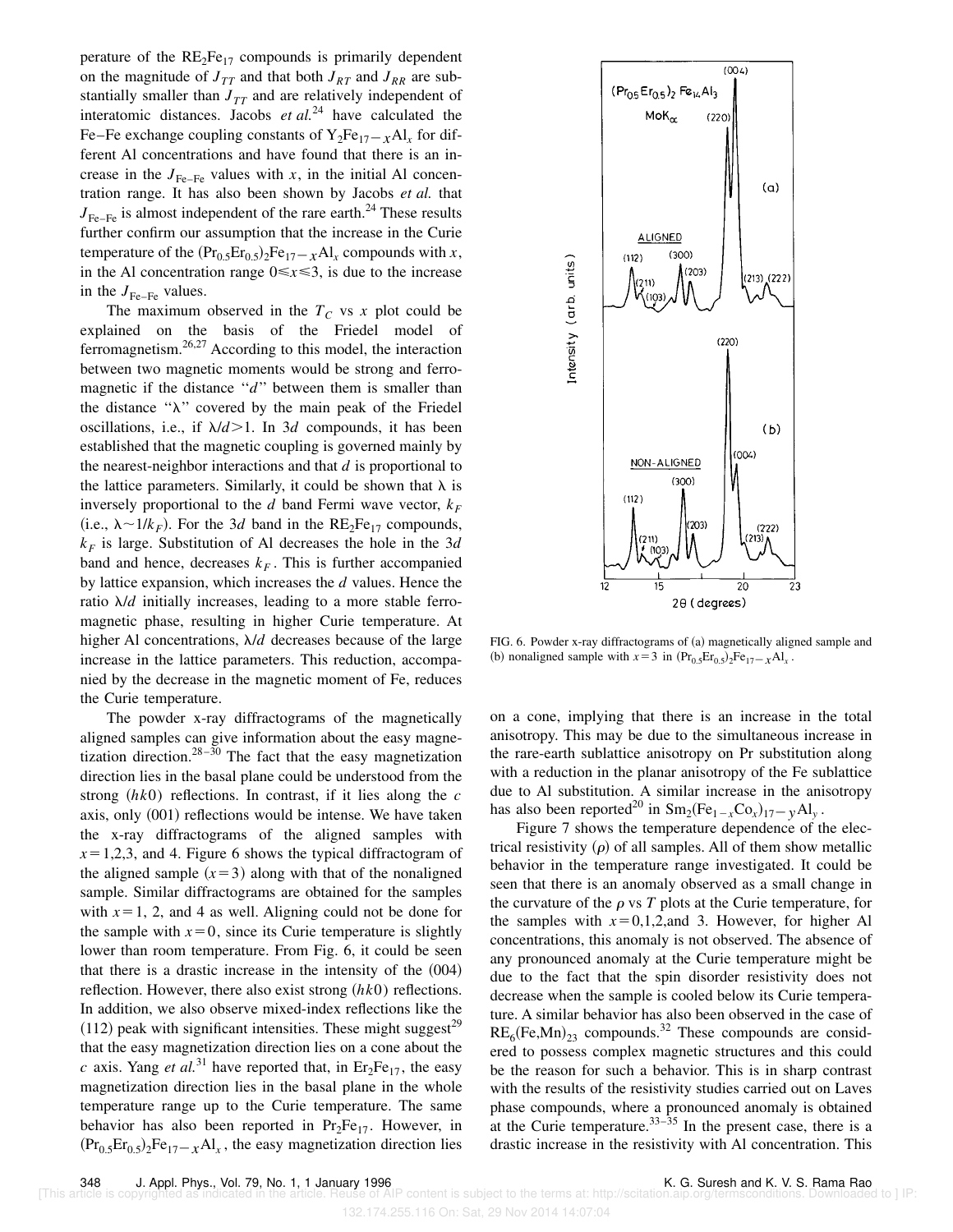

FIG. 7. Temperature dependence of the electrical resistivity for various values of *x* in  $(Pr_{0.5}Er_{0.5})_2Fe_{17-x}Al_x$ .

is simultaneously accompanied by a reduction in the temperature coefficient of the resistivity, which becomes zero for intermediate Al concentrations. The most important contribution to the scattering of charge carriers appears to be from the random distribution of Fe and Al atoms possessing different scattering potentials. In addition, the presence of a large number of atoms in the unit cell could also be one of the reasons for this behavior.

The resistivity behavior in the present series of compounds could be explained by the Mooij rule. $36$  The Mooij rule gives the correlation between resistivity and its temperature coefficient. According to this rule, the drastic increase in the resistivity in these types of compounds is caused by the considerable amount of scattering of the charge carriers due to the large extent of disorder mentioned above. In the case of alloys containing transition metals, the scattering is increased by the  $s-d$  interaction. The electrical resistivity measurements carried out on several RE–TM intermetallic compounds have shown that the major contribution to the resistivity arises from the  $s-d$  scattering owing to the very high density of states in the  $d$  band.<sup>37</sup>

The low value of the temperature coefficient of the resistivity could be a consequence of the fact that, as the Al concentration increases, the carrier mean free path reaches a lower limit. Such a limit is inevitable because the mean free path cannot be smaller than the interatomic distance, i.e.,  $kL \ge 1$  ( $k$ =wave vector and *L*=mean free path). When this limit is reached, a further decrease in mean free path due to phonons is not possible and practically all atoms behave as scattering centers, resulting in a low temperature coefficient of the resistivity.

The total resistivity for these compounds could be written as

$$
\rho_{\text{total}} = \rho_0 + \rho_{\text{ph}}(T) + \rho_{\text{mag}}(T),
$$

where,  $\rho_0$  is the temperature-independent residual resistivity.

 $\rho_{ph}(T)$  is due to the interaction of the conduction electrons with thermally excited phonons, while  $\rho_{mag}(T)$  arises from the spin-dependent scattering processes. Since no pronounced anomaly is observed at the magnetic transition temperature in the  $(Pr_{0.5}Er_{0.5})_2Fe_{17-x}Al_x$  compounds, it could be assumed that the magnetic contribution is fairly small compared with the phonon contribution. Hence the resistivity at 16 K could be taken as the residual resistivity.  $\rho_{16 K}$ , therefore, represents the temperature-independent resistivity arising due to factors such as Coulomb scattering from substituted Al atoms, scattering from defects and dislocations, etc. Besides, a considerable change in the electronic structure might also be one of the reasons for the very large increase in the residual resistivity. A similar increase in the residual resistivity has also been observed<sup>38</sup> in the  $RE(Fe_{1-x}Al_x)_2$  compounds.

#### **ACKNOWLEDGMENT**

One of the authors  $(K.G.S.)$  is grateful to the Indian Institute of Technology, Madras for providing financial support.

- $1$ K. H. J. Buschow, Rep. Prog. Phys. **40**, 1179 (1977).
- $2$ W. E. Wallace, Prog. Solid State Chem. **16**, 127 (1985).
- <sup>3</sup>K. Kumar, J. Appl. Phys. 63, R13 (1988).
- <sup>4</sup> J. M. D. Coey and H. Sun, J. Magn. Magn. Mater. 87, L251 (1990).
- <sup>5</sup>K. H. J. Buschow, T. H. Jacobs, and W. Coene, IEEE Trans. Magn. **MAG-26**, 1364 (1990).
- ${}^{6}$ X. C. Kou, R. Grössinger, T. H. Jacobs, and K. H. J. Buschow, Physica B **168.** 181 (1991).
- <sup>7</sup>M. Merches, W. E. Wallace, and R. S. Craig, J. Magn. Magn. Mater. **24**,  $97$   $(1981)$ .
- <sup>8</sup>W. E. Wallace, M. Merches, G. K. Shenoy, and P. J. Viccaro, J. Phys. Chem. Solids 43, 55 (1982).
- $9K$ . G. Suresh and K. V. S. Rama Rao, IEEE Trans. Magn. (to be published).
- <sup>10</sup>Z. Wang and R. A. Dunlap, J. Phys. Condens. Matter 5, 2407 (1993).
- <sup>11</sup> T. H. Jacobs, K. H. J. Buschow, G. F. Zhou, and F. R. de Boer, Physica B **179**, 177 (1992)
- <sup>12</sup>F. M. Mulder, R. C. Thiel, T. H. Jacobs, and K. H. J. Buschow, J. Alloys Comp. 197, 25 (1993).
- <sup>13</sup>T. H. Jacobs, K. H. J. Buschow, G. F. Zhou, J. P. Liu, X. Li, and F. R. de Boer, J. Magn. Magn. Mater. **104**, 1275 (1992).
- <sup>14</sup>H. Oesterreicher, Solid State Commun. **14**, 571 (1974).
- $15$ M. Senthil Kumar, K. V. Reddy, and K. V. S. Rama Rao (unpublished).
- <sup>16</sup>G. K. Marasinghe, S. Mishra, O. A. Pringle, G. J. Long, Z. Hu, W. B. Yelon, F. Grandjean, D. P. Middleton, and K. H. J. Buschow, J. Appl. Phys. 76, 6731 (1994).
- <sup>17</sup>W. B. Yelon, H. Xie, G. J. Long, O. A. Pringle, F. Grandjean, and K. H. J. Buschow, J. Appl. Phys. **73**, 6029 (1993).
- <sup>18</sup>G. J. Long, G. K. Marasinghe, S. Mishra, O. A. Pringle, Z. Hu, W. B. Yelon, D. P. Middleton, K. H. J. Buschow, and F. Grandjean, J. Appl. Phys. 76, 5383 (1994).
- <sup>19</sup>K. N. R. Taylor, Adv. Phys. **20**, 551 (1971).
- <sup>20</sup> W. Jianmin, L. Feng, and L. C. Tai, J. Magn. Magn. Mater. **134**, 53 (1994).
- <sup>21</sup>R. J. Radwanski, J. J. M. Franse, and K. Krop, Acta Phys. Polonica A **68**, 373 (1985).
- <sup>22</sup>P. C. M. Gubbens and K. H. J. Buschow, J. Phys. F Met. Phys. **12**, 2715  $(1982).$
- <sup>23</sup>K. N. Clausen and B. Lebech, J. Phys. C: Solid State Phys. **15**, 5095  $(1982).$
- $24$ T. H. Jacobs, K. H. J. Buschow, G. F. Zhou, X. Li, and F. R. de Boer, J. Magn. Magn. Mater. 116, 220 (1992).
- <sup>25</sup> R. A. Dunlap, Z. Wang, and M. Foldeaki, J. Appl. Phys. **76**, 6737 (1994).
- <sup>26</sup> J. Friedel, G. Leman, and S. Olszewski, J. Appl. Phys. **32**, 325S (1961).

J. Appl. Phys., Vol. 79, No. 1, 1 January 1996<br>The copyrighted as indicated in the article. Reuse of AIP content is subject to the terms at: http://scitation.aip.org/termsconditions. Downloaded to [IP]